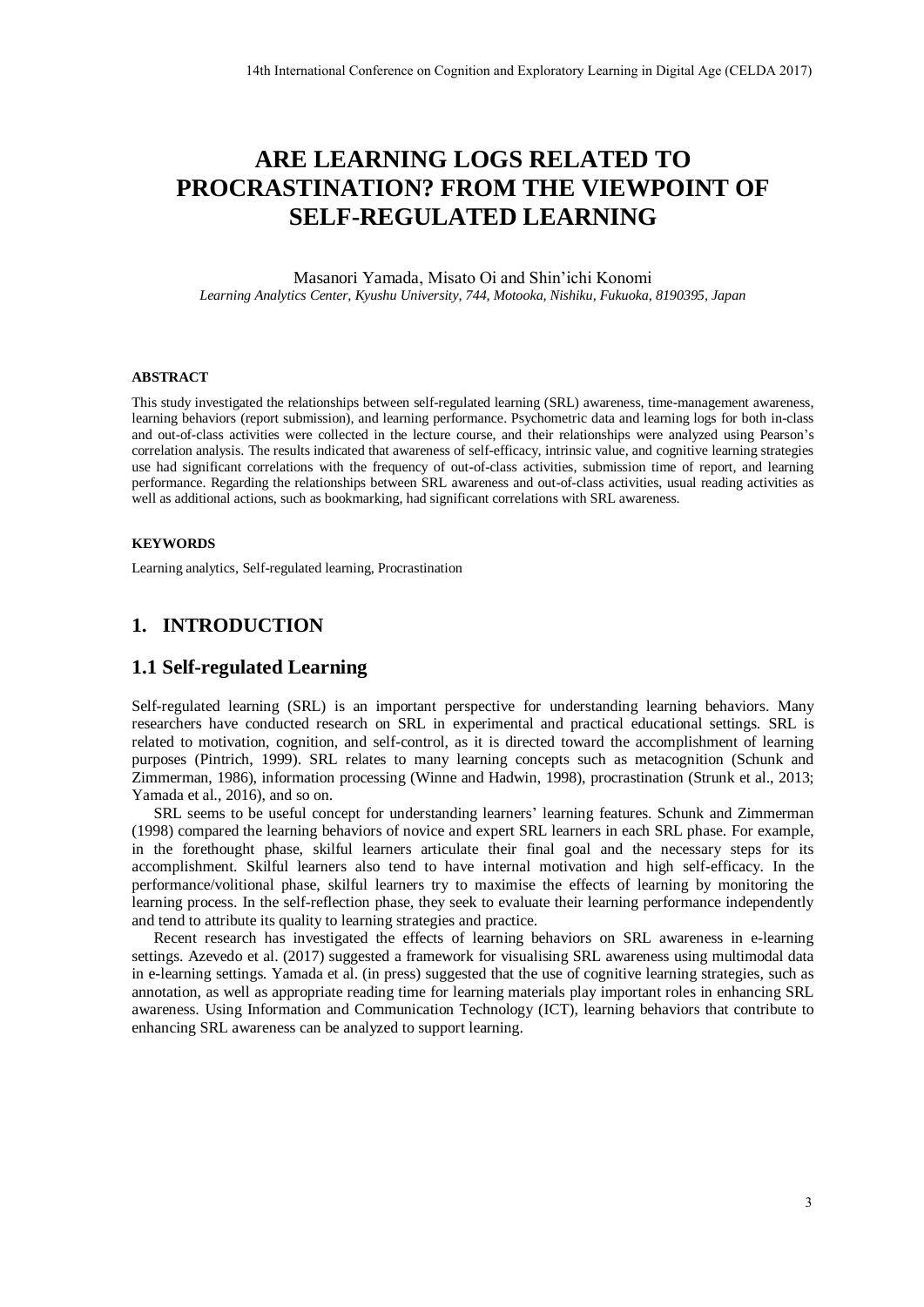### **1.2 Procrastination**

Time management, which is an important SRL element, plays an important role in fruitful learning outcomes in both e-learning and face-to-face learning environments. Goda et al. (2015) investigated learning patterns based on learning logs in computer-assisted language learning settings. They extracted seven learning patterns: procrastination, learning habit, random, diminished drive, early bird, chevron, and catch-up. They found that students of the learning habit type and chevron type achieved higher scores than the procrastination type. However, considering daily lifes, the accomplishment of learning tasks following learning plans that learners made themselves indicated high SRL skills. In this sense, procrastination is not always a harmful behavior for high learning performance. Chu and Choi (2005) proposed an 'active procrastination' learning behavior that regards procrastination as a positive learning strategy with metacognition. Chu and Choi (2005) found that active procrastination had significant effects on learners' perceptions of life satisfaction and self-reported performance but not on grade point average (GPA). Active procrastinators have several features that effectively and efficiently contribute to their accomplishment of learning goals. Procrastination seems to be a useful perspective for supporting successive learning for the enhancement of learning performance.

In information technology era, information technologies allow instructors to understand learner's learning behaviors, using learning logs stored in server. Learning analytics research contributes to clarify education and learning environment improvement using various data such as log about learners and learning environment, with information processing methods (e.g., Ifenthalar, 2015; Ogata et al, 2015). Oi et al (2017) investigated the relationship between learning logs in both preview and review and learning performance, using e-book logs. The results revealed that low learning performers tried to access to e-book in preview phase, but they easily gave up. Learning analytics research allows researchers and instructors to investigate various learning behaviors. Jayaprakash et al. (2014) suggested the analytical framework to predict students' academic risk, using various data such as logs and GPA. It seems to be possible to investigate learning behaviors that affect on awareness of procrastination. Yamada et al (2016). found that procrastination and timely engagement awareness promote the learning outcome submission time directly and indirectly, using time stamp log on Learning Management System (LMS). However, the findings of their research focused on the learning outcome phase, therefore, it did not mention about usual learning behaviors, which seem to be meaningful to understand learning habits including procrastination.

The review of previous research mentioned above focused on the relationships among learning logs in in-class and out-of-class settings, learning behaviors, and learning awareness, especially self-regulated learning and procrastination. This study aimed to investigate the relationships between learning behaviors and SRL awareness, especially procrastination. Therefore, we set two research questions, in order to investigate these relationships.

RQ1: From the viewpoint of self-regulated learning and procrastination, what are the relationships between learning behaviors and awareness in both in-class and out-of-class settings?

RQ2: What are the learning behaviors that contribute to the improvement of SRL awareness and procrastination?

#### **2. METHODS**

#### **2.1 Subjects and Course**

Ninety-one university students participated in this research. One was a fourth-year student, and the others were first-year students taking an introductory education class. The course consisted of fifteen classes. The main learning object was to understand educational theories, principles, and history. There were three criteria for the grade: submitting a one-minute paper after every class, a regular report, and a final report. Students had to submit the one-minute paper within a day for a normal grade, but the teacher would accept it one day late (the score would be cut by half). The one-minute paper had to contain the class abstract and discussion. Regarding the regular and last reports, the teacher explained the report themes three weeks before the submission deadlines. Students were required to submit the one-minute papers and reports on LMS.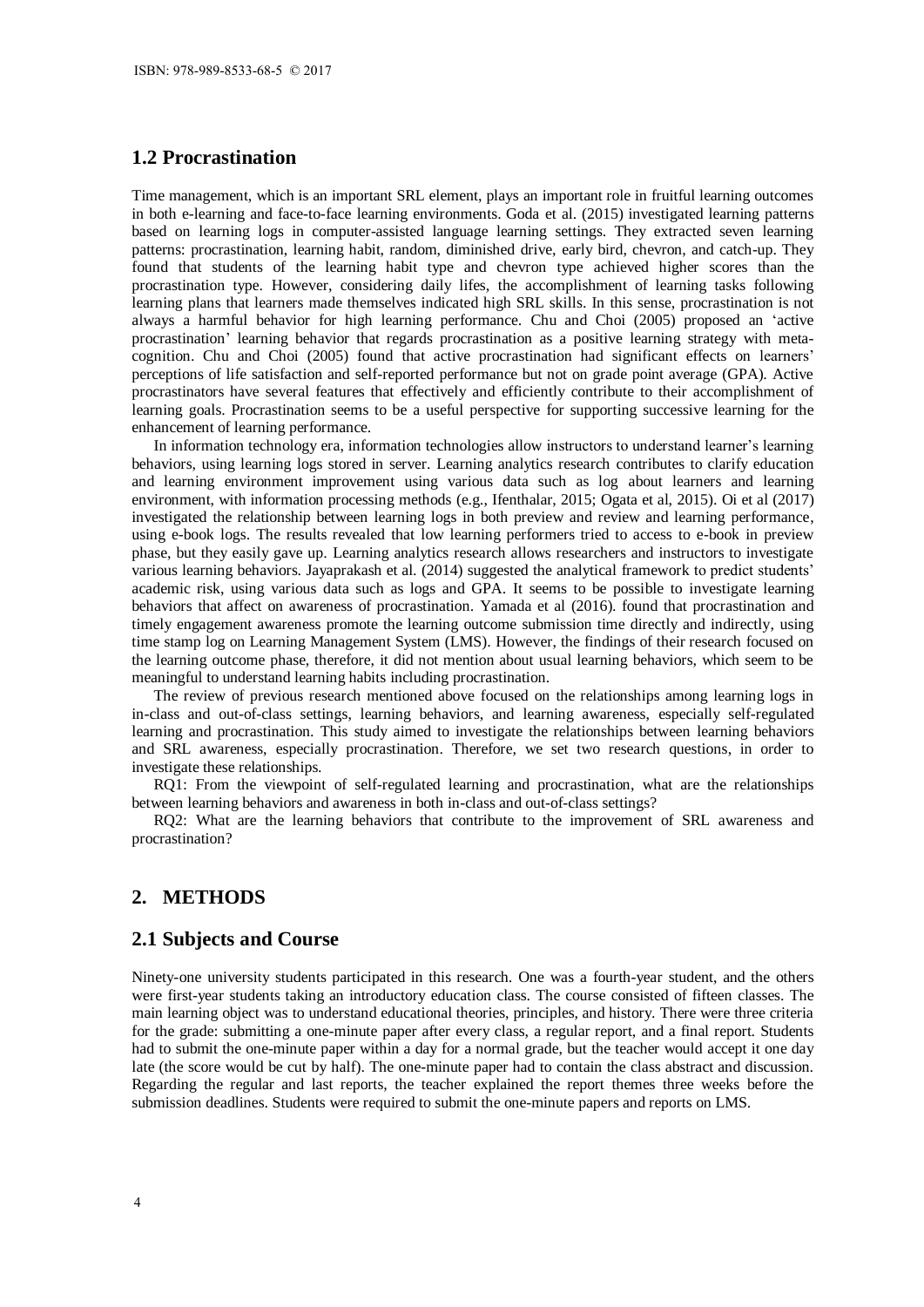## **2.2 Data Collection**

Students were asked to fill out two types of questionnaires: the motivational strategies for learning questionnaire (MSLQ) (Pintrich and DeGroot, 1990) and a 2 x 2 time-related academic behavior scale (Strunk et al., 2013). The MSLQ, which consists of five factors (self-efficacy (SE), internal value (IV), cognitive strategies (CS), self-regulation (SR), and test anxiety (TA); 44 items in all, rated on a seven-point Likert scale), was used for the subjective evaluation of learners' SRL skills. The 2 x 2 model of time-related academic behavior scale consisted of 22 items: seven for procrastination approach (PAP), four for procrastination avoidance (PAV), six for timely engagement approach (TAP), and five for timely engagement avoidance (TAV). Students were asked to rate each item on a seven-point Likert scale (see Appendix). Students were asked to complete the MSLQ and 2 x 2 model of time-related academic behavior scale at the first class and again at the last class. The second method of data collection was a log that recorded learning behaviors using e-books, the submission times of the one-minute papers relative to the deadlines, and the submission times of the two reports. Submission time was converted for analysis. Submission time increased the earlier a student submitted the assignment. For example, if a student submitted the one-minute paper one hour before the deadline, submission time was 1; if a student submitted the regular report 100 hours before deadline, submission time was 100. 14th International Conference on Cognition and Exploration Learning in Depth Age (CELDA 2017)<br>
14th Inst 16th International Conference on Cognitions and Digital Age (CELOA 2017)<br>
16th Inst 16th International Conference on

# **3. RESULTS**

Seventy-three out of the ninety first-year students answered the two questionnaires in class. The fourth-year student did not answer the questionnaire. We conducted Pearson's correlation analysis to investigate the relationship between SRL, procrastination, and learning behavior. In section 3.1 below, we show the descriptive data; the results of the correlation analysis are shown in section 3.2.

### **3.1 Descriptive Data and** *t***-test**

Table 1 shows the average for each item. The score for each factor was calculated by the sum of each item in each factor. The average scores for each factor are shown in Tables 1 and 2. The average times of submission are shown in Tables 3 and 4. These results show that there were large differences between individual students in the items for self-efficacy in MSLQ, procrastination approach, and all learning behaviors due to large standard deviations.

### **3.2 Correlation Analysis**

The *t*-test results revealed that learners were aware and not aware of SRL and time management overall. However, what kinds of learning behaviors were affected pre- and post-class in terms of SRL and time management? Is awareness of SRL and procrastination related to learning behaviors and learning performance? To investigate the relationships between psychological perspectives, learning behaviors, and learning performance, Pearson's correlation analysis was conducted. The differences between post- and pre-rating data for SRL and procrastination questionnaires were calculated. Regarding learning behaviors, we summed the learning logs for both in-class and out-of-class settings, the one-minute paper submission times within the deadline, and the submission times (hours) of both reports. Table 5 shows the results.

| Table 1. Average sum scores and <i>t</i> -test results for each factor in MSLQ |  |
|--------------------------------------------------------------------------------|--|
|--------------------------------------------------------------------------------|--|

| Item                                        | Average score (SD) |                |          | S <sub>1</sub> g |
|---------------------------------------------|--------------------|----------------|----------|------------------|
|                                             | Pre                | Post           |          |                  |
| Self-efficacy (min: 9, max: 63)             | 32.438 (6.110)     | 33.068 (8.772) | 0.654    |                  |
| Internal value (min: $9$ , max: $63$ )      | 50.616 (5,413)     | 49.370 (9.001) | $-1.461$ | p < 0.1          |
| Cognitive strategy use (min: 13, max<br>91) | 60.082 (7.176)     | 61.671(9.651)  | 1.536    | p < 0.1          |
| Self-regulation (min: 9, max: 63)           | 39.438 (5.624)     | 38.288 (5.832) | $-1.812$ | p < 0.05         |
| Test anxiety (min: 4, max 20)               | 14.150 (4.569)     | 14.384 (5.358) | 0.606    |                  |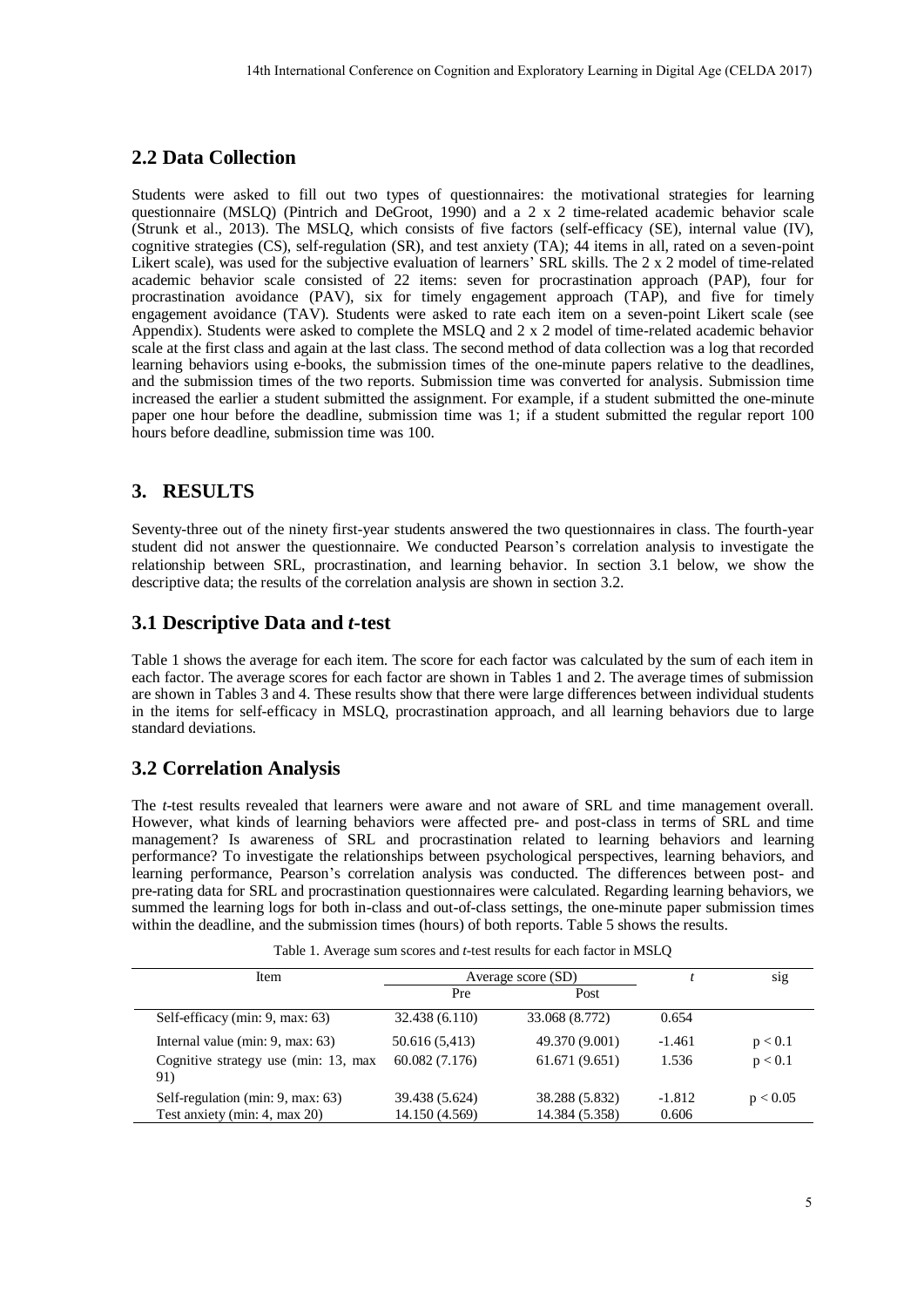| Item                                             | Average score (SD) |                |          | sig       |
|--------------------------------------------------|--------------------|----------------|----------|-----------|
|                                                  | Pre                | Post           |          |           |
| Procrastination approach<br>(min: 7, max: 49)    | 19.986 (6.657)     | 21.671 (7.830) | 2.115    | p < 0.05  |
| Procrastination avoidance<br>(min: 4, max: 28)   | 11.233(4.514)      | 13.342 (5.463) | 3.431    | p < 0.001 |
| Timely engagement approach<br>(min: 6, max: 42)  | 24.726 (6.900)     | 22.726 (7.683) | $-2.553$ | p < 0.01  |
| Timely engagement avoidance<br>(min: 5, max: 35) | 22.384 (5.301)     | 19.178 (6.842) | $-4.403$ | p < 0.001 |

Table 3. Average sum of learning log

Table 2. Average sum score for each factor in 2 x 2 model of time-related academic behavior scale

| Log                                    | In class $(SD)$   | Out of class (SD) |
|----------------------------------------|-------------------|-------------------|
| Add bookmark                           | 0.110(0.427)      | 0.137(0.561)      |
| Add marker                             | 0.411(1.451)      | 0.493(1.376)      |
| Add memo                               | 3.110(8.547)      | 4.931 (10.483)    |
| Change marker                          | 0.055(0.369)      | 0.164(0.986)      |
| Change memo                            | 2.726(8.856)      | 7.603(22.815)     |
| Close                                  | 14.315 (14.273)   | 106.178 (83.915)  |
| Delete bookmark                        | 0.082(0.340)      | 0.041(0.200)      |
| Delete marker                          | 0.123(0.439)      | 0.068(0.254)      |
| Delete memo                            | 0.151(0.462)      | 0.219(0.507)      |
| Page jump                              | 2.151 (4.348)     | 8.684 (10.197)    |
| Landscape (changing display in         | 0.274(0.672)      | 1.068(1.636)      |
| horizontal way)                        |                   |                   |
| <b>Next</b>                            | 60.260 (44.812)   | 306.205 (180.832) |
| Open                                   | 14.548 (12.849)   | 116.274 (86.064)  |
| Portrait (changing display in vertical | 1.342(1.618)      | 6.247(4.684)      |
| way)                                   |                   |                   |
| Prev (flipping previous page)          | 29.123 (28.479)   | 180.945 (143.949) |
| Search                                 | 0.027(0.234)      | 0.027(0.164)      |
| Select bookmark                        | 0.000(0.000)      | 0.000(0.000)      |
| Select chapterlist                     | 0.000(0.000)      | 0.000(0.000)      |
| Select marker                          | 0.014(0.117)      | 0.027(0.234)      |
| Select memo                            | 0.068(0.419)      | 0.123(0.551)      |
| Select thumbnail                       | 0.000(0.000)      | 0.000(0.000)      |
| Zoom                                   | 6.000(7.627)      | 25.589 (34.895)   |
| Average sum of all activities          | 134.890 (103.732) | 765.027 (481.294) |

These results indicated that self-efficacy, internal value, and cognitive learning strategies had significant correlations with learning activities in out-of-class settings, one-minute paper submissions, and the final score. However, awareness of procrastination did not have a significant correlation with learning activities in either in-class or out-of-class settings. Several factors in the awareness of procrastination had significant correlations with task-management behaviors. Procrastination avoidance had negative correlations with last-report submission and the final score. It also had a weakly significant correlation with one-minute paper submission. The timely engagement approach had a significant positive relationship with submission time for the last report. Timely engagement avoidance had a significant positive relationship with the submission of the first report. However, the procrastination approach had no relationship with any SRL awareness, learning behaviors, or learning performance.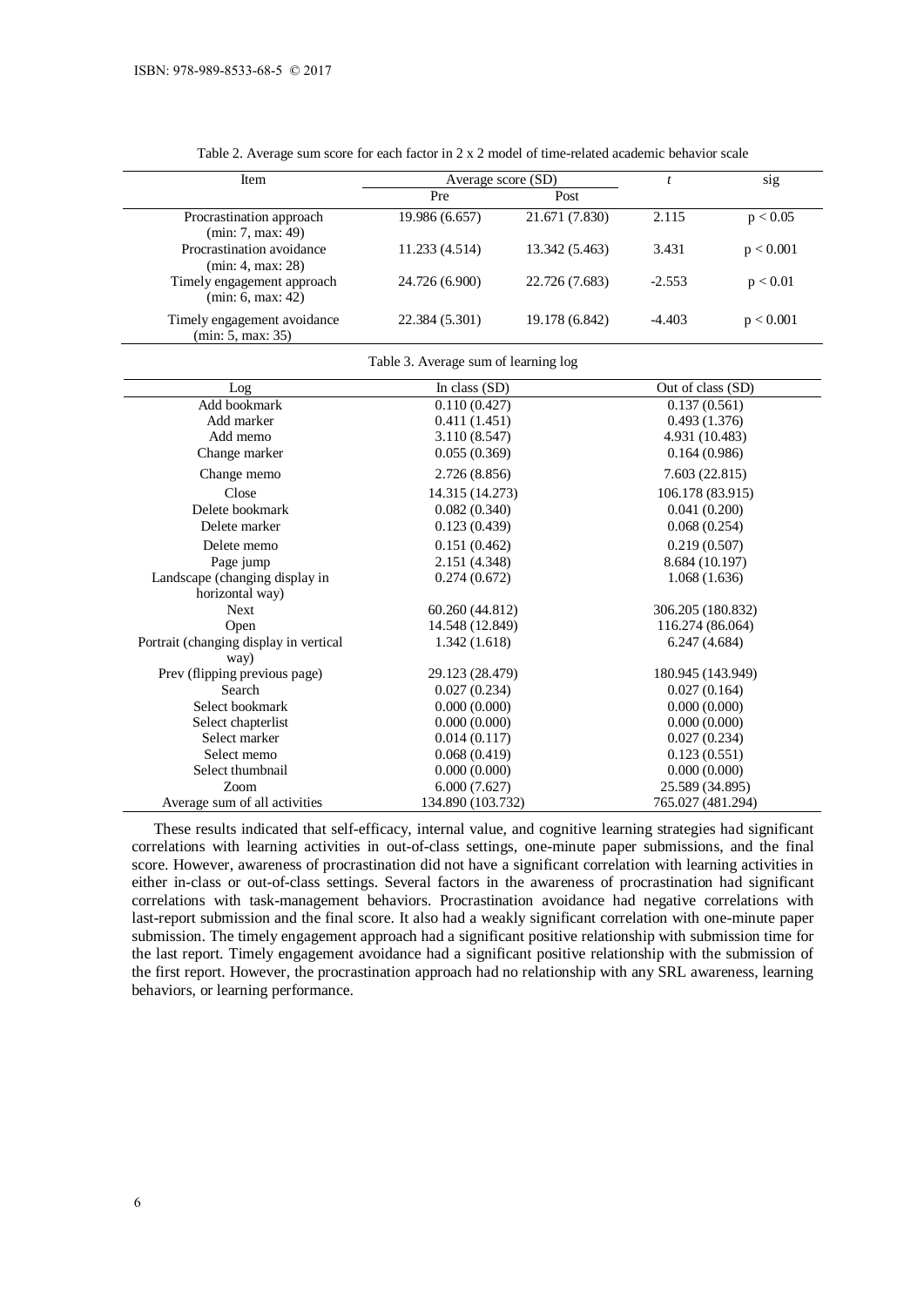|                |                                                               | Item<br>Submission time (hour) for regular report 1<br>Submission time (hour) for last report | Submission time for one-minute paper in the deadline                                                                                                                                                                                                                                                                                                                                                                                                                                                                                                                                                                                                                                                                                                                                                                                                                                                                    |                     | Average<br>9.918<br>18.575<br>39.753 | <b>SD</b><br>1.579<br>25.987<br>69.384 |
|----------------|---------------------------------------------------------------|-----------------------------------------------------------------------------------------------|-------------------------------------------------------------------------------------------------------------------------------------------------------------------------------------------------------------------------------------------------------------------------------------------------------------------------------------------------------------------------------------------------------------------------------------------------------------------------------------------------------------------------------------------------------------------------------------------------------------------------------------------------------------------------------------------------------------------------------------------------------------------------------------------------------------------------------------------------------------------------------------------------------------------------|---------------------|--------------------------------------|----------------------------------------|
|                |                                                               | Final score                                                                                   | Table 5. Correlation analysis results between psychological factors, learning logs, and learning performance<br>(upper: correlation coefficient; lower: significance)                                                                                                                                                                                                                                                                                                                                                                                                                                                                                                                                                                                                                                                                                                                                                   |                     | 76.447                               | 13.727                                 |
|                | In-class logs                                                 | Out-of-class                                                                                  | One-minute<br>paper                                                                                                                                                                                                                                                                                                                                                                                                                                                                                                                                                                                                                                                                                                                                                                                                                                                                                                     | First<br>report     | Last<br>report                       | Final score                            |
| SE             | 0.015                                                         | logs<br>0.368                                                                                 | submission<br>0.322                                                                                                                                                                                                                                                                                                                                                                                                                                                                                                                                                                                                                                                                                                                                                                                                                                                                                                     | submission<br>0.119 | submission<br>0.018                  | 0.402                                  |
| IV             | $-0.019$                                                      | p < 0.01<br>0.399                                                                             | p < 0.01<br>0.363                                                                                                                                                                                                                                                                                                                                                                                                                                                                                                                                                                                                                                                                                                                                                                                                                                                                                                       | 0.172               | 0.032                                | p < 0.001<br>0.372                     |
| CS             | $-0.123$                                                      | p < 0.001<br>0.225                                                                            | p < 0.01<br>0.327                                                                                                                                                                                                                                                                                                                                                                                                                                                                                                                                                                                                                                                                                                                                                                                                                                                                                                       | 0.110               | 0.060                                | p < 0.01<br>0.301                      |
| <b>SR</b>      | 0.137                                                         | p < 0.1<br>0.186                                                                              | p < 0.01<br>0.177                                                                                                                                                                                                                                                                                                                                                                                                                                                                                                                                                                                                                                                                                                                                                                                                                                                                                                       | 0.037               | 0.033                                | p < 0.01<br>0.083                      |
| <b>TA</b>      | $-0.002$                                                      | 0.109                                                                                         | 0.122                                                                                                                                                                                                                                                                                                                                                                                                                                                                                                                                                                                                                                                                                                                                                                                                                                                                                                                   | 0.172               | 0.083                                | 0.263<br>p < 0.05                      |
| PAP            | $-0.041$                                                      | $-0.046$                                                                                      | 0.083                                                                                                                                                                                                                                                                                                                                                                                                                                                                                                                                                                                                                                                                                                                                                                                                                                                                                                                   | $-0.153$            | $-0.077$                             | 0.097                                  |
| PAV            | $-0.068$                                                      | $-0.076$                                                                                      | $-0.220$                                                                                                                                                                                                                                                                                                                                                                                                                                                                                                                                                                                                                                                                                                                                                                                                                                                                                                                | $-0.013$            | $-0.233$                             | $-0.272$                               |
| <b>TAP</b>     | 0.071                                                         | 0.058                                                                                         | p < 0.1<br>0.125                                                                                                                                                                                                                                                                                                                                                                                                                                                                                                                                                                                                                                                                                                                                                                                                                                                                                                        | 0.169               | p < 0.05<br>0.266                    | p < 0.05<br>0.075                      |
| <b>TAV</b>     | $-0.007$                                                      | $-0.019$                                                                                      | 0.191                                                                                                                                                                                                                                                                                                                                                                                                                                                                                                                                                                                                                                                                                                                                                                                                                                                                                                                   | 0.301<br>p < 0.01   | p < 0.05<br>0.099                    | 0.085                                  |
| Final<br>score | $-0.058$                                                      | 0.241<br>p < 0.05                                                                             | 0.732<br>p < 0.001                                                                                                                                                                                                                                                                                                                                                                                                                                                                                                                                                                                                                                                                                                                                                                                                                                                                                                      | 0.184               | 0.121                                |                                        |
|                | did not take these actions at all. Table 6 shows the results. |                                                                                               | The correlation coefficients between learning logs for out-of-class settings, psychological data (SE, IV,<br>CS), and final scores were calculated based on the results of the correlation analysis shown in Table 5. The<br>learning logs 'select marker', 'select chapterlist', and 'select thumbnail' were eliminated because the learners<br>Pearson's correlation analysis showed several significant correlations between SRL and learning<br>behaviors in out-of-class settings: self-efficacy (add bookmark, close, next, open, prev, zoom, final score),<br>internal value (close, next, open, portrait, prev, zoom, final score), cognitive learning strategies (zoom, final<br>score), and final score (close, landscape, next, open). Overall, learning logs about reading activity (e.g. page<br>flipping and zoom) had significant correlations with final score and SRL awareness. However, awareness of |                     |                                      |                                        |
|                | significant with final score.                                 |                                                                                               | cognitive learning strategies was not significantly related to learning logs, except for zoom. The additional<br>action 'add bookmark' had a significant positive correlation with self-efficacy. The learning log 'landscape'<br>had no relationship with SRL awareness but had one with final score. All types of SRL awareness were                                                                                                                                                                                                                                                                                                                                                                                                                                                                                                                                                                                  |                     |                                      |                                        |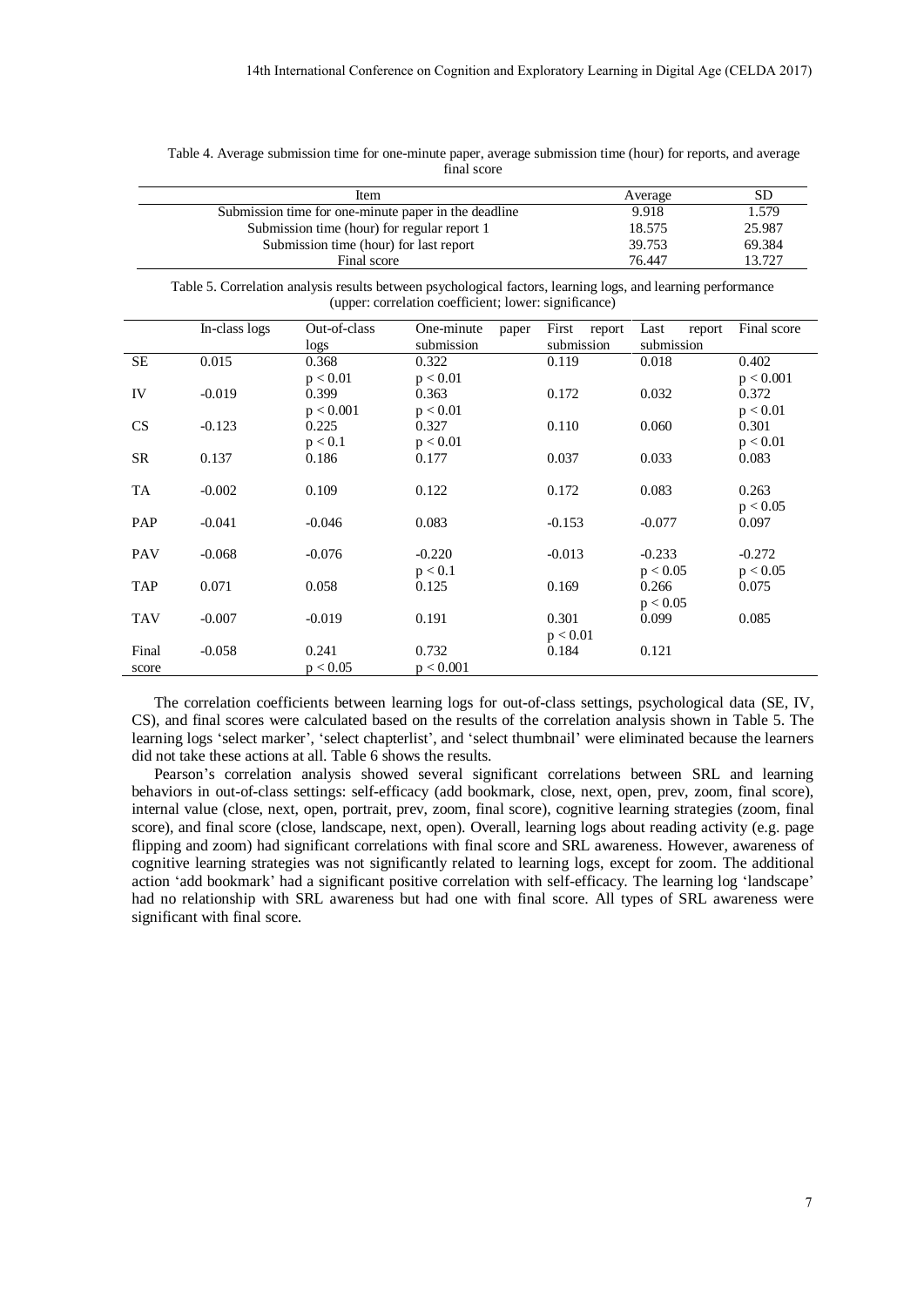|                 | <b>SE</b>         | ${\rm IV}$        | $\overline{\text{CS}}$ | Final score       |
|-----------------|-------------------|-------------------|------------------------|-------------------|
| Add bookmark    | 0.330             | 0.141             | 0.070                  | 0.147             |
|                 | p < 0.01          |                   |                        |                   |
| Add marker      | 0.106             | 0.087             | 0.039                  | 0.079             |
| Add memo        | 0.193             | 0.116             | 0.077                  | 0.153             |
| Change marker   | 0.028             | 0.110             | $-0.040$               | 0.056             |
| Change memo     | 0.108             | 0.110             | 0.109                  | 0.106             |
| Close           | 0.268             | 0.298             | 0.189                  | 0.242             |
| Delete bookmark | p < 0.05<br>0.077 | p < 0.05<br>0.150 | 0.096                  | p < 0.05<br>0.069 |
| Delete marker   | 0.032             | 0.092             | 0.087                  | 0.101             |
| Delete memo     | 0.083             | $-0.004$          | $-0.035$               | 0.057             |
| Jump            | 0.066             | 0.084             | 0.048                  | 0.169             |
| Landscape       | 0.144             | 0.132             | 0.094                  | 0.267             |
|                 |                   |                   |                        | p < 0.05          |
| <b>Next</b>     | 0.357             | 0.382             | 0.199                  | 0.214             |
|                 | p < 0.01          | p < 0.001         |                        | p < 0.1           |
| Open            | 0.313             | 0.305             | 0.196                  | 0.288             |
|                 | p < 0.01          | p < 0.01          |                        | p < 0.05          |
| Portrait        | 0.210             | 0.297             | 0.170                  | 0.111             |
|                 |                   | p < 0.1           |                        |                   |
| Prev            | 0.325             | 0.385             | 0.187                  | 0.140             |
|                 | p < 0.01          | p < 0.001         |                        |                   |
| Search          | $-0.044$          | $-0.215$          | $-0.126$               | $-0.049$          |
| Select marker   | 0.020             | 0.053             | 0.046                  | $-0.012$          |
| Select memo     | $-0.060$          | 0.032             | $-0.029$               | $-0.002$          |
| Zoom            | 0.279             | 0.281             | 0.228                  | 0.143             |
|                 | p < 0.05          | p < 0.05          | p < 0.1                |                   |
| Final score     | 0.402             | 0.372             | 0.301                  |                   |
|                 | p < 0.001         | p < 0.01          | p < 0.01               |                   |

Table 6. Correlation coefficients between SE, IV, CS, learning logs in out-of-class settings, and final score (upper: correlation coefficient; lower: significance level)

## **4. CONCLUSION AND FUTURE WORK**

This study aimed to investigate the relationships between SRL awareness, procrastination, and learning logs; the submission time of learning outcomes; and learning performance. There were four main findings. About RQ1, overall, several factors in the awareness of SRL (self-efficacy, internal value, and cognitive learning strategies) and all factors of time management showed significant differences between before and after classes. The awareness of SRL—in particular self-efficacy, internal value, and cognitive learning strategies had significant relationships with learning logs in out-of-class settings and the final score. Time-management awareness was related to the submission of learning outcomes. SRL awareness was related to reading activities such as page flipping. Time management is one of the important skills in SRL (e.g. Wolters et al., 2003; Barnard et al., 2009; Yamada et al., 2016). The results about RQ2 also indicated that the awareness of SRL and time management had a positive relationship with learning logs in out-of-class settings. Procrastination avoidance had negative correlations with one-minute paper submission times, last-report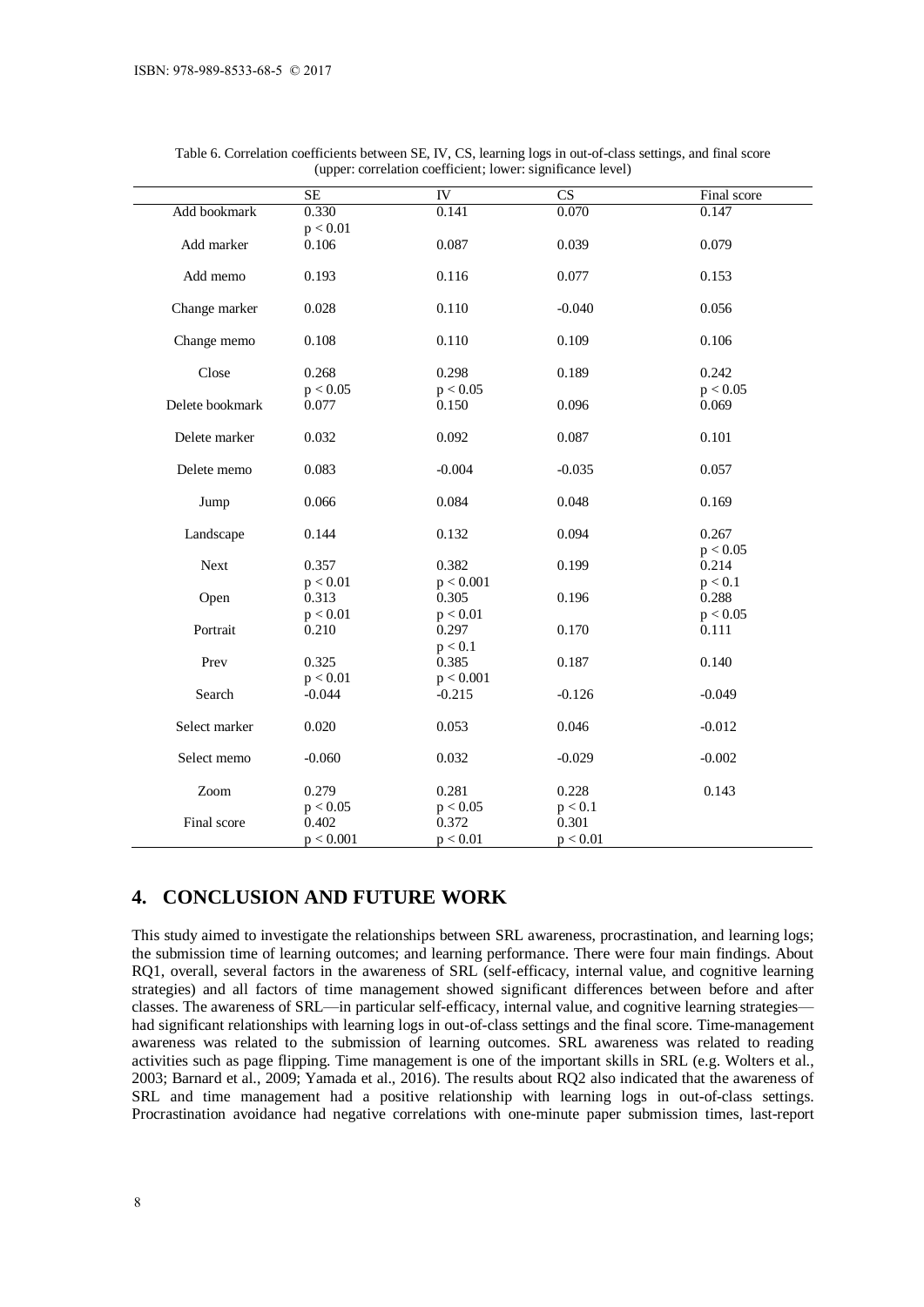submission times, and final scores. The timely engagement approach had a positive relationship with last-report submission, and timely engagement avoidance had a negative relationship with first-report submission. These results differ from those of previous research (Yamada et al., 2016). Yamada et al. (2016) demonstrated the overall causal relationships between SRL, time management, and learning behaviors. That research found that procrastination avoidance had negative effects on the submission of one-minute papers, and timely engagement avoidance had positive effects on the submission of the first report. In this research, the awareness of procrastination was regarded as a positive learning strategy through the class. However, learners were less aware of both types of timely engagement as suggested by the results of the *t*-test and the correlation analysis. A possible reason is that meta-cognition seemed to have been developed through the class. Submission deadlines were important criteria for gaining credit in the class. The change in avoidance awareness in both procrastination and timely engagement seems to indicate that learners reflected on their learning behaviors and then tried to manage their learning time. However, this consideration is only one possibility. To further examine this point, more data should be corrected, and causal data analysis should be conducted (e.g. multiple regression analysis). 14th International Conference on Cognition and Exploratory Learning in Depth (Age (CELDA 2017)<br>
and first content The timely reaggement approach had a provider individual profile<br>
and all first from three of previous seco

Regarding the relationships between psychometric data and learning behaviors, previous research supports these results (Yamada et al., 2015). These findings provided more concrete results compared to Yamada et al. (2015). Not only usual reading activities, such as page flipping, but also additional actions, such as bookmark and zoom, had significant correlations with SRL and learning performance. Additional actions allow learners to read learning materials in detail and can therefore promote their comprehension. For example, adding a bookmark helps learners to access and read learning materials again. This feature supports a learner's intention to learn again. By learning through these actions, learners seemed to perceive their SRL skill awareness development.

Future research should clarify the relationship between SRL, learning behaviors, and learning performance with more data in order to investigate these relationships. Processes for changing SRL and time-management awareness should be investigated using learning log data. If changing points in the process can be detected in consideration of instructional design, it can help instructors improve their classes and learning materials.

#### **ACKNOWLEDGEMENT**

The research is supported by "Research and Development on Fundamental and Utilization Technologies for Social Big Data" (178A03), the Commissioned Research of the National Institute of Information and Communications Technology (NICT), Japan; Grant-in-Aid for Scientific Research (B) No. 16H03080 and the Qdai-jump Research(QR) Program of Kyushu University.

#### **REFERENCES**

- Azevedo ,R., Millar, G.C., Taub, M., Mudrick, N.V., Bradbury, A.E., & Price, M.J. (2017). Using Data Visualizations to Foster Emotion Regulation during Self-Regulated Learning with Advanced Learning Technologies: A Conceptual Framework, *Proceedings of Learning Analytics and Knowledge 2017*, 444- 448.
- Barnard, L., Lan, W. Y., To, Y. M., Paton, V. O. & Lai, S-L. (2009) Measuring self-regulation in online and blended learning environments. *Internet and Higher Education*, Vol.12, No.1, pp.1-6.
- Chu, A.H.C. & Choi, J.N. (2005). Rethinking procrastination: Positive effects of "active" procrastination behavior on attitudes and performance. *The Journal of Social Psychology*, Vol.145, No. 3, pp.245–264.
- Goda, Y., Yamada. M., Matsuda, T., Kato, H. & Miyagawa, H. (2013). Effects of Help Seeking Target Types on Completion Rate and Satisfaction in E-Learning, *Proceedings of INTED 2013*, pp. 1399-1403
- Goda, Y., Yamada, M., Kato, H., Matsuda, T., Saito, Y. & Miyamaga, H. (2015). Procrastination and other learning behavioral types in e-learning and their relationship with learning outcomes, *Learning and Individual Differences*, Vol.37, pp.72-80.
- Ifenthaler, D. (2015). Learning Analytics. In J. M. Spector (Ed.), *The SAGE Encyclopedia of Educational Technology* (pp. 447-451). Thousand Oaks, CA: Sage.